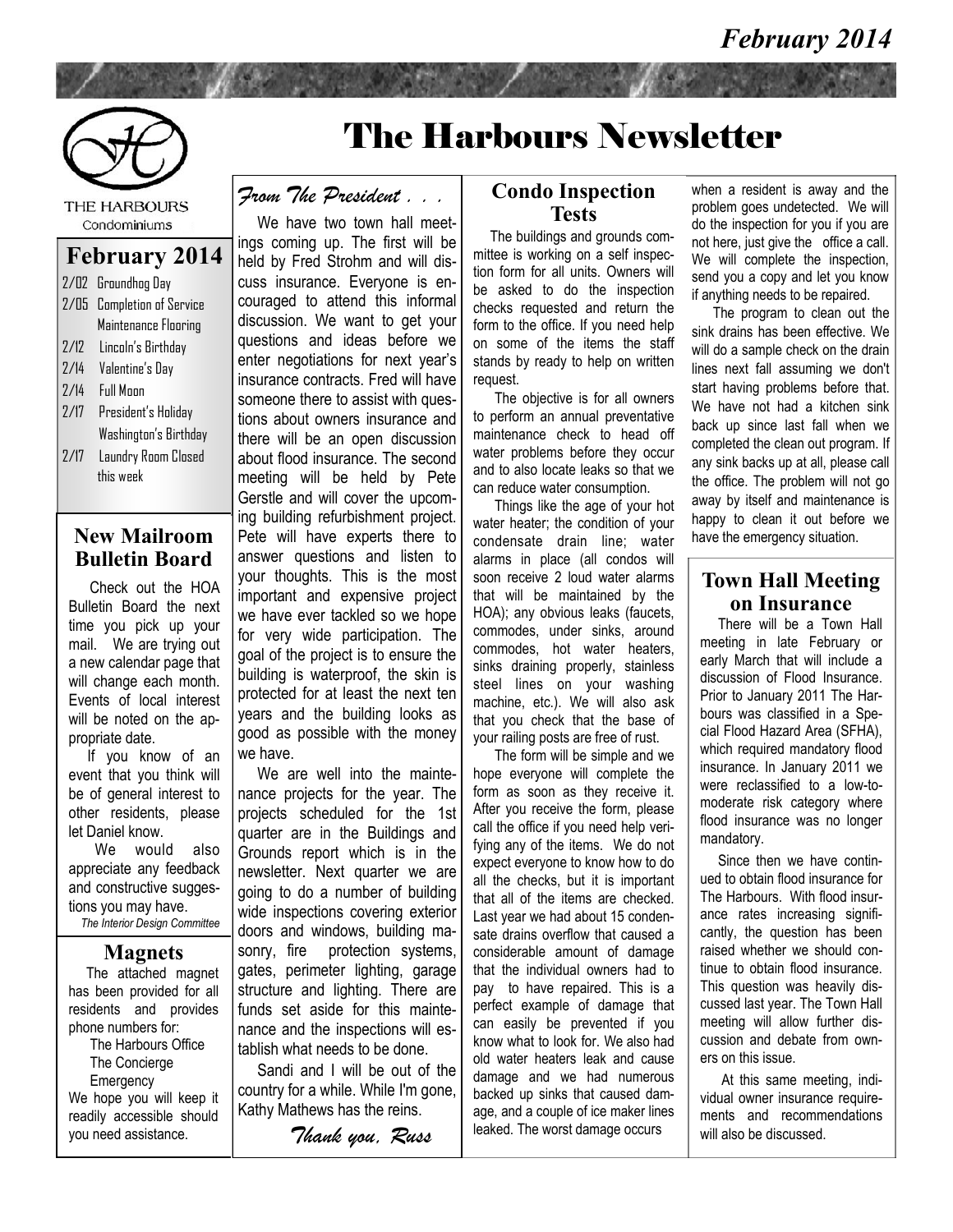



# The Harbours Newsletter

# **Laundry Room Renovations**

 The Laundry Room will be closed for renovations during the week of February 17th. The Laundry Room will have new equipment installed and also be repainted and the floors will be refinished. The washer and dryer will be larger capacity units and will accommodate most comforters, quilts, etc.

# **Thanks for Being A Great Neighbor!**

 Thanks to the owners who chipped in to help other homeowners this past month. There were several owners who rushed to help other homeowners when they had a pipe burst or water unexpectedly backed up in their sink (Russ Johnson, Fred Strohm, Bob Ferguson, Kim Davis, Kevin Zipperle). Their assistance along with our maintenance personnel kept the water from damaging other units and also helped the owners get back to normal more quickly.

 Our staff was also great to come back to the building on short notice and work until the water was contained.

 Last week we had a snowfall Friday night and Russ Johnson and our staff pitched in to clear our sidewalks and driveways early Saturday morning. These men attacked the project immediately instead of waiting potentially hours for a contractor to show up. This saved the HOA the expense of hiring an outside contractor to clear the snow. The project took them about 2 hours and everyone benefited from cleared driveways and walkways. Thanks also to Marty Haley for taking time to clear the parking places next to our building on Market Street that same day. This area includes handicap parking and residents who park there were pleased to discover that the area was cleared.

# **Pet Committee**

 We are pleased to announce that the Harbours now has a Pet Committee. If you have an interest in getting on this Committee, please email me at

#### [debbiezp@icloud.com](mailto:debbiezp@icloud.com)

This would be a great committee for those with pets, however having a pet is NOT a pre-requisite. All animal lovers, with and without

pets are welcome to

participate.



# **Time Warner Cable**

 Time Warner has assigned Justin Lewallen as The Harbours designated representative. Justin will assist our residents with new service setup but not technical service. Technical assistance calls should be directed to Time Warner's main number: 502-337-4400. Justin's direct line is 502-963-7519.

 We are in the process of developing written guidelines for owners and renters that will hopefully clarify the services provided and any additional costs.

 All residents are entitled to receive basic cable, HBO and internet service. The cost for these services are paid by an owner with their monthly HOA fees.

 If a condo is owner occupied, service should be in the owner's name. If a unit is tenant occupied, service should be in the tenant's name.

 A major change is that cable boxes will now be assigned by serial number to the person on the account. When a resident cancels their service the account holder will be required to return the cable box to Time Warner. TW will no longer allow the cable box to be 'transferred' to a new account holder. New service will require that the account holder pick up a new unit. Account holders will be held financially responsible for returning the cable box when they close their account.

### **Capital Improvement Projects**

 Capital Improvement Projects are based on guidelines provided in the 2013 Reserve Study. These projects are initially reviewed and selected by committees (Building & Grounds, Interior Design, Exterior Design, etc.) then presented and reviewed by the Board of Directors. Projects that have been selected for completion in the 1st Quarter of 2014 include:

- **Freight Elevator Awning replace**ment
- Tile Elevator Landings for 3rd, 4th, 5th, and 6th floors. Carpet the 7th floor landing. The carpet used for the 7th floor project was already in our inventory and the contractor installed the carpet at no cost.
- ◆ Exterior patio and pool furniture
- Hallway painting other than the walls
- Water alarms for all condo units

We will keep you posted as each project is scheduled to begin. Daniel is typically responsible for obtaining bids and approval for each project. We appreciate his experience and that he has been able to provide excellent pricing for the projects that have been selected. In some instances, the pricing he negotiated is significantly less than the amount budgeted.

# **2014 Officers of the Board of Directors**

 During the January 9th meeting of the Board the following officers were elected to serve as officers of the Board of Directors for 2014:

> Russ Johnson, President Kathy Mathews, Vice President Chuck Fugate, Treasurer Kim Davis, Secretary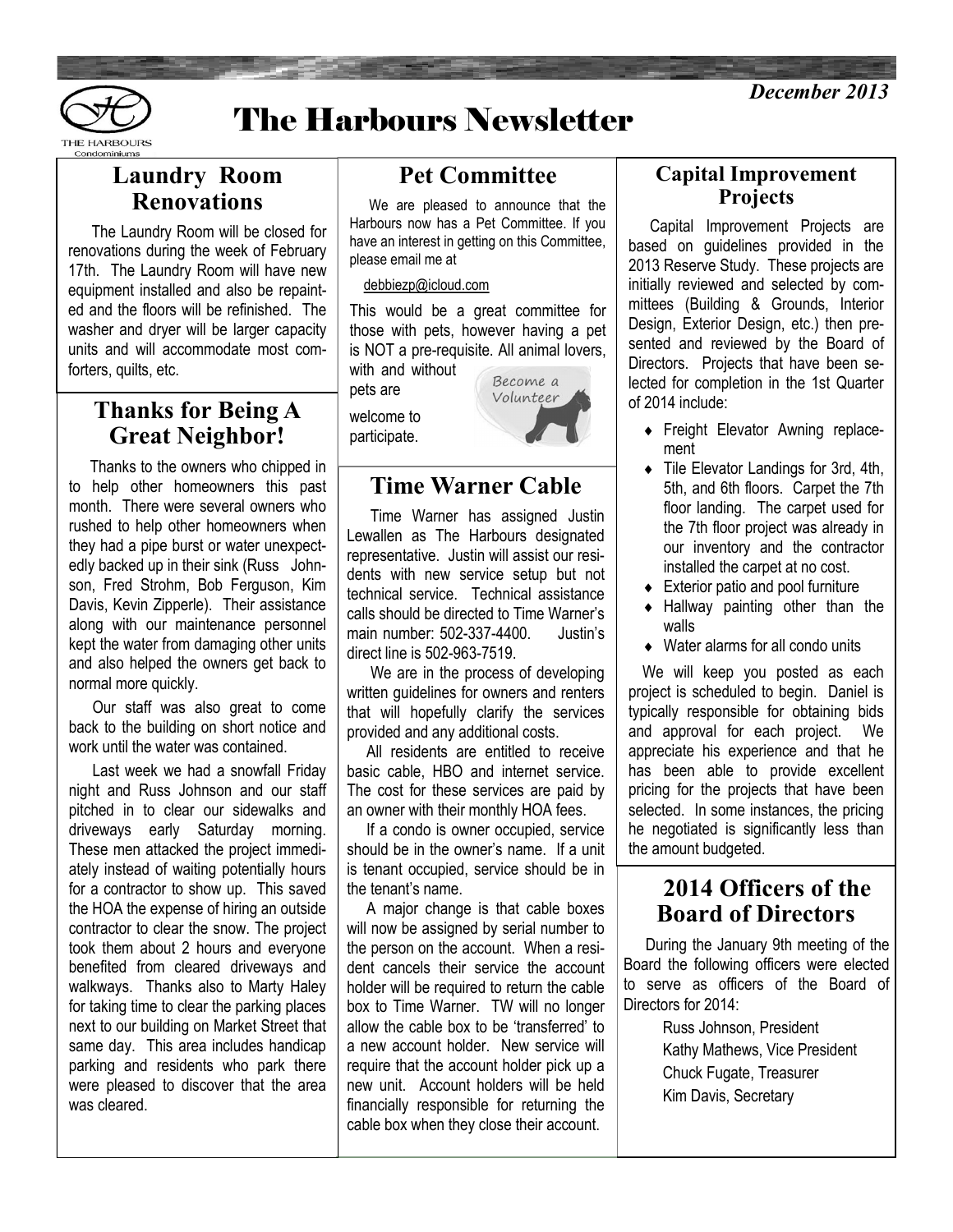



# The Harbours Newsletter

# **Parking Spaces**

 Please make sure you park in your own parking space. If you have a renter or guest, let them know that parking places are individually owned.

 We recognize that parking on the upper deck when we have snow and ice is certainly not pleasant. If you have a parking space that is currently not being used and you are willing to share that space with a resident who parks on the upper deck, please give Daniel a call. If you are a resident who parks on the upper deck and you would like to have access to a parking place on a lower floor, give Daniel a call. We will offer any available parking places on a lower floor on a first-come, first-serve basis.

# **Renters & Pets**

 As a reminder, renters who did not have their pet registered on or before December 31, 2013 are no longer allowed to have a pet.

### **Concierge**

 If you have a guest coming, take a minute and contact the concierge to let him know who you are expecting and that he/she should be allowed entry and access to the elevator. Whenever possible, your guest(s) will be allowed entry without having to stand in the foyer and dial your number to gain entry. This is a great way to have your guest(s) greeted and it will also prevent them from having to remain in the foyer when it's so cold.

#### **Blue Paper Indicates . . .**

 We recognize that we often distribute several flyers and documents to you throughout the month. Going forward we will use blue paper to indicate that the topic requires close attention.

 Items that may be noted on blue paper include: Scheduled Fire Department or in-house inspections; safety issues; projects that may reduce access to certain areas; etc.

#### **Requirements for New Owners, Renters & Long-term Guests**

 As of December 1, 2013 all new residents (owners, renters and long-term guests who stay in a unit not occupied by an owner) are required to meet with our Property Manager and complete an orientation. If you have recently moved to the building but you have not completed your orientation, please contact Daniel to schedule time to meet with him. It is important that everyone is familiar with our Community Rules, *'how we do business'*, and policies.

 This month we will be conducting an inhouse audit on rental and pet registration files. Please be sure your records are complete and up-to-date. We will contact owners in the near future to request any missing documents.

# **Storage Units for Renters**

 We are implementing a new policy for Renters who rent storage units. Going forward, Renters will be required to pay via ACH or pre-pay for a calendar year whenever they rent a storage unit.

 Unfortunately we have had several instances in which an owner was not aware that their tenant was renting a storage unit and the tenant accumulated a large balance. We also do not always know when a Renter terminates their lease and therefore we are unaware that a storage unit is available to be re-rented.

 Owners who rent their condo and current Renters will be sent a copy of the policy.

# **New Buggies**

We have new buggies! The older buggies have been relocated to the 2nd floor landing. If you have a contractor coming scheduled to do work for you, please make sure they only use the older wire buggies. The new buggies are for use by residents only.

## **A Very Special Occasion**

 A special restaurant for that special occasion is nearby in New Albany. And, of course, a very special occasion is heading our way very soon. Reservations are going quickly for a fixed price Valentine's meal.

 The name is Louis Le Francais (Louis the Frenchman) and the atmosphere is inviting, warm and fun. Louis is a French chef from Miradoux, France who landed in New Albany and paired up with Betty, a French teacher from northwest Indiana. Betty warmly and wittily welcomed us to Louis Le Francais and ushered us to a table in the brightly painted dining room with scenic French photos on the walls. She then changed hats and took our drink orders as she also has the role of bartender. A very French waitress took our food order while we sipped our cocktails. There are 4 special house drinks and we tried two of them, both were fantastic!! Meanwhile a talented guitarist, Lonnie Bryant, played some wonderful popular melodies softly in the background. Betty changed hats once again and joined Lonnie, giving a very credible rendition of Blue Bayou and other songs.

 Our entrées were wonderful. I enjoyed the Chef's Chicken (*Poulet du Chef*), a large breast & a thigh covered in a delicious sauce served with tiny potatoes. My friend practically licked the plate of her *Cassoulet* and her date thoroughly enjoyed the *Filet Mignon De Porc-Dijonnaise*. My date loved the rich wine sauce of the *Boeuf Bourguignon*. Each couple shared a dessert (chocolate mousse & creme brulee). The atmosphere was relaxed and entertaining and we ended with another round of drinks so we could keep listening to the guitar music.

 Entrees range in price (\$17 to \$42) and appetizers are \$4 to \$12. The French Onion Soup (*Soupe a l'Oignon Gratinee*) is wonderful. We will definitely return.

 Louis plans to add more lunch-type entrées that will provide lower priced ítems. A new menu will coming out this week. I can highly recommend this restaurant but if you want to celebrate Valentine's day there you'd better call soon!!!

Louis Le Francais

<sup>133</sup> E. Market St., New Albany IN 47150 812-944-1222